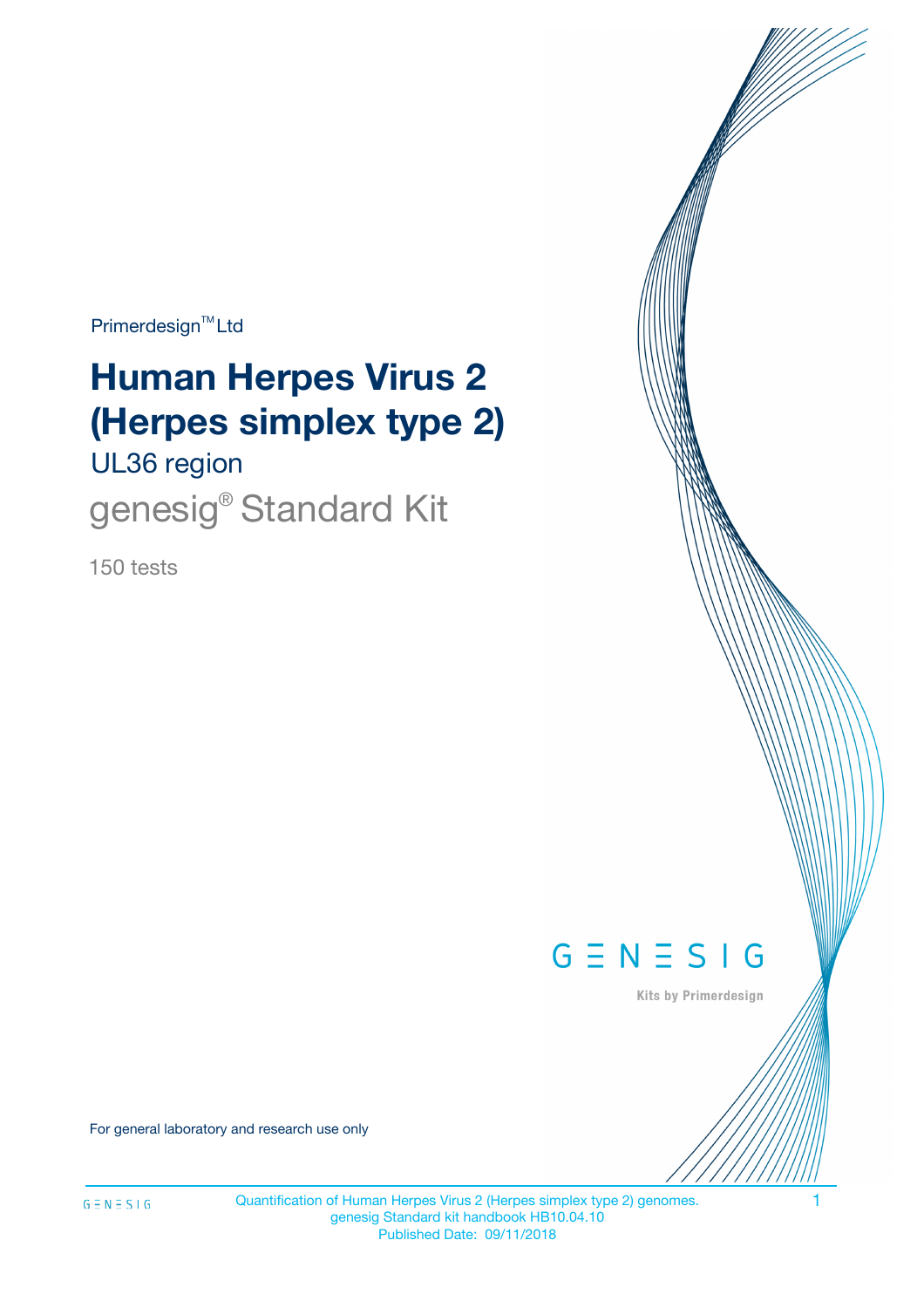# Introduction to Human Herpes Virus 2 (Herpes simplex type 2)

The herpes simplex virus (HSV) (also known as Cold Sore, Night Fever, or Fever Blister) is a virus that manifests itself in two common viral infections (HSV1 and HSV-2), each marked by painful, watery blisters in the skin or mucous membranes (such as the mouth or lips) or on the genitals. The disease is contagious, particularly during an outbreak, and is incurable with present technology. An infection on the lips is commonly known as a "cold sore" or "fever blister". These are sometimes confused with canker sores or Apthous ulcers which have a similar appearance; these appear inside the mouth and are not caused by the herpes simplex virus.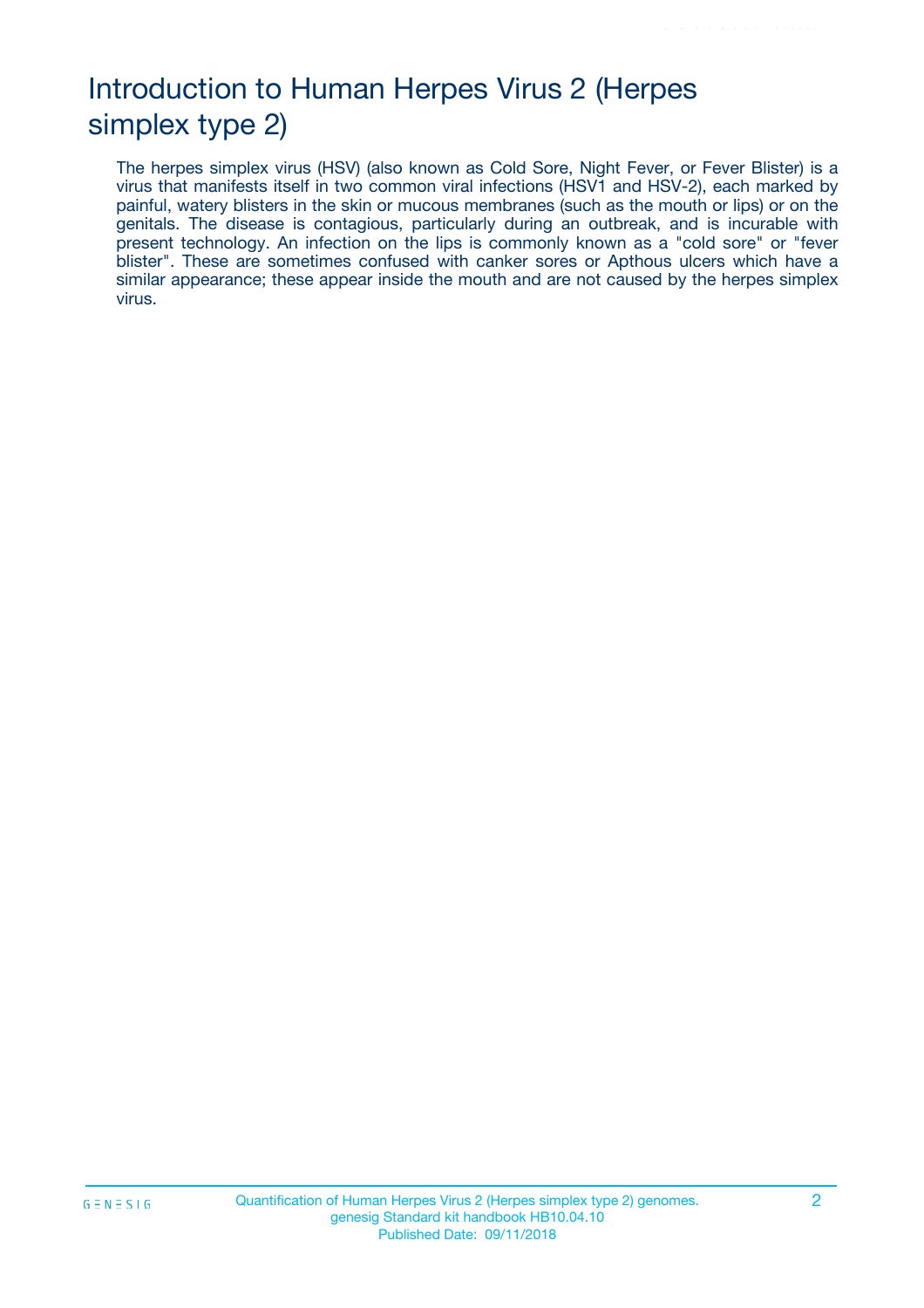

The Primerdesign genesig Kit for Human Herpes Virus 2 (Herpes simplex type 2) (HSV2) genomes is designed for the in vitro quantification of HSV2 genomes. The kit is designed to have a broad detection profile. Specifically, the primers represent 100% homology with over 95% of the NCBI database reference sequences available at the time of design.

The dynamics of genetic variation means that new sequence information may become available after the initial design. Primerdesign periodically reviews the detection profiles of our kits and when required releases new versions.

However the primers have 100% homology with over 95% of reference sequences contained in the NCBI database. The primer sequences are not found within HSV-1 sequences in this regions and the kit therefore has highly specific quantification profile.

If you require further information, or have a specific question about the detection profile of this kit then please send an e.mail to enquiry@primerdesign.co.uk and our bioinformatics team will answer your question.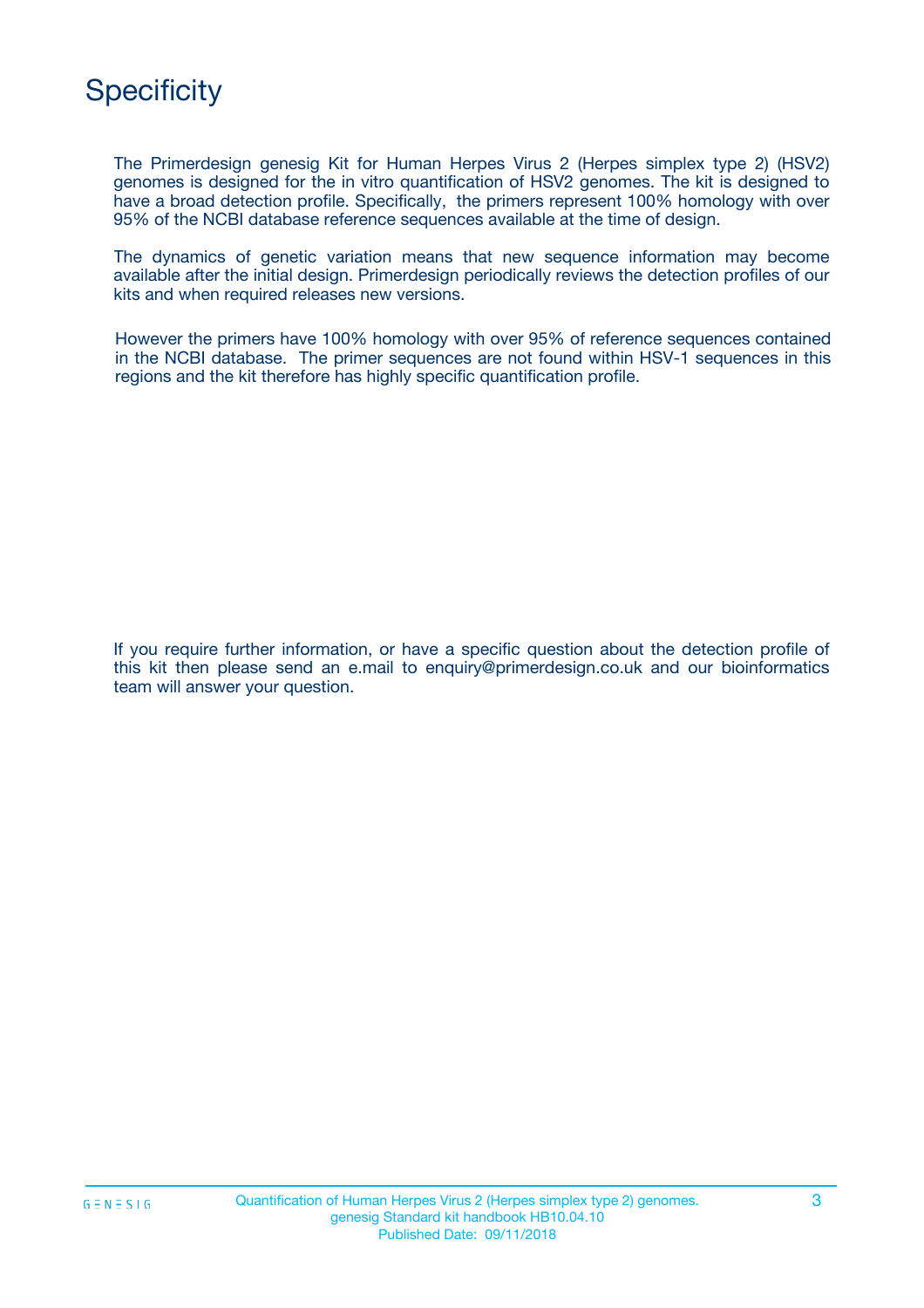# Kit contents

- **HSV2 specific primer/probe mix (150 reactions BROWN)** FAM labelled
- **HSV2 positive control template (for Standard curve RED)**
- **RNase/DNase free water (WHITE)** for resuspension of primer/probe mixes
- **Template preparation buffer (YELLOW)** for resuspension of positive control template and standard curve preparation

# Reagents and equipment to be supplied by the user

#### **Real-time PCR Instrument**

#### **Extraction kit**

This kit is recommended for use with genesig Easy DNA/RNA extraction kit. However, it is designed to work well with all processes that yield high quality RNA and DNA with minimal PCR inhibitors.

#### **oasig**TM **lyophilised or Precision**®**PLUS 2X qPCR Master Mix**

This kit is intended for use with oasig or PrecisionPLUS2X qPCR Master Mix.

**Pipettors and Tips**

**Vortex and centrifuge**

**Thin walled 1.5 ml PCR reaction tubes**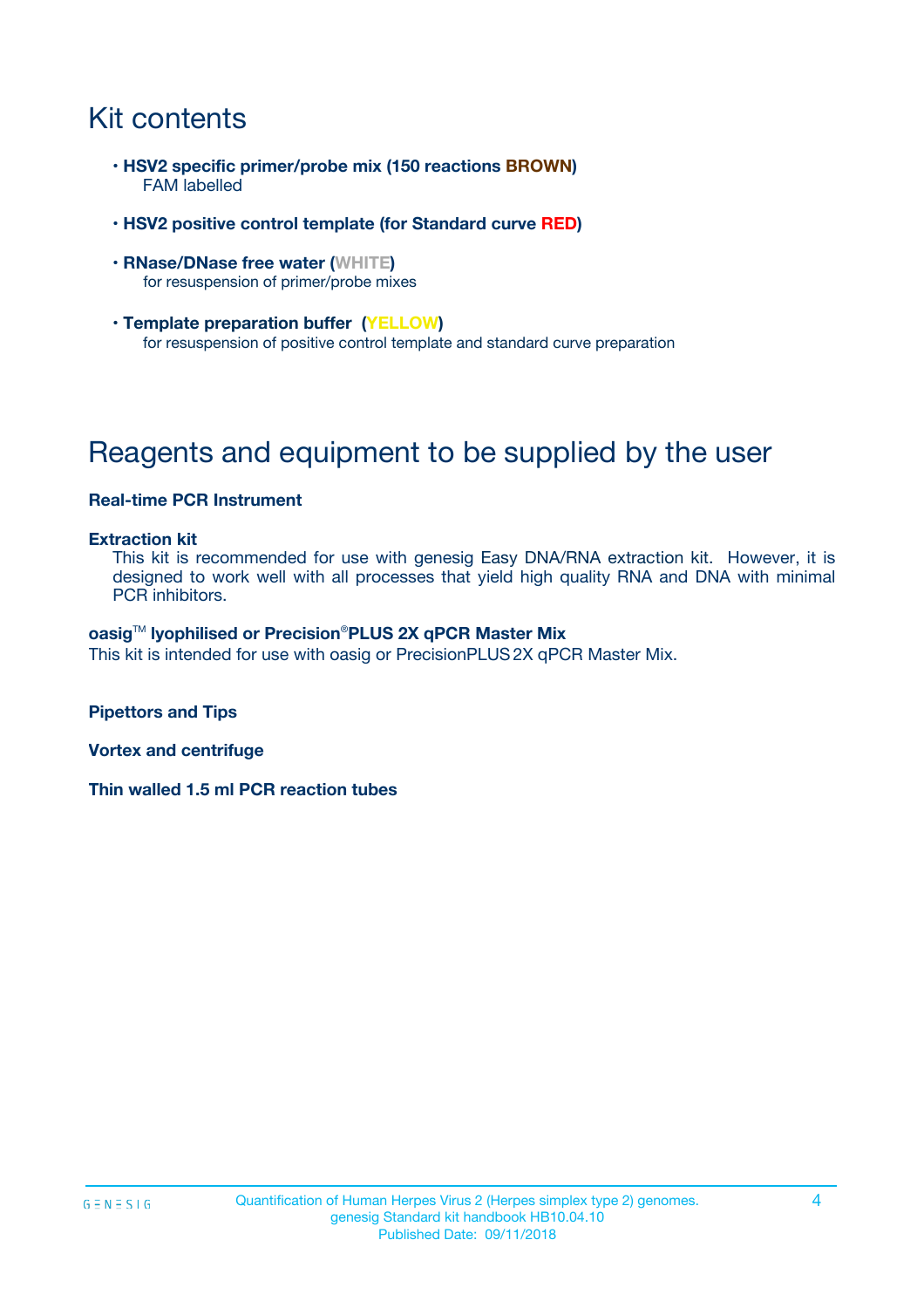### Kit storage and stability

This kit is stable at room temperature but should be stored at -20ºC on arrival. Once the lyophilised components have been resuspended they should not be exposed to temperatures above -20°C for longer than 30 minutes at a time and unnecessary repeated freeze/thawing should be avoided. The kit is stable for six months from the date of resuspension under these circumstances.

If a standard curve dilution series is prepared this can be stored frozen for an extended period. If you see any degradation in this serial dilution a fresh standard curve can be prepared from the positive control.

Primerdesign does not recommend using the kit after the expiry date stated on the pack.

### Suitable sample material

All kinds of sample material suited for PCR amplification can be used. Please ensure the samples are suitable in terms of purity, concentration, and DNA integrity. Always run at least one negative control with the samples. To prepare a negative-control, replace the template DNA sample with RNase/DNase free water.

### Dynamic range of test

Under optimal PCR conditions genesig HSV2 detection kits have very high priming efficiencies of >95% and can detect less than 100 copies of target template.

### Notices and disclaimers

This product is developed, designed and sold for research purposes only. It is not intended for human diagnostic or drug purposes or to be administered to humans unless clearly expressed for that purpose by the Food and Drug Administration in the USA or the appropriate regulatory authorities in the country of use. During the warranty period Primerdesign genesig detection kits allow precise and reproducible data recovery combined with excellent sensitivity. For data obtained by violation to the general GLP guidelines and the manufacturer's recommendations the right to claim under guarantee is expired. PCR is a proprietary technology covered by several US and foreign patents. These patents are owned by Roche Molecular Systems Inc. and have been sub-licensed by PE Corporation in certain fields. Depending on your specific application you may need a license from Roche or PE to practice PCR. Additional information on purchasing licenses to practice the PCR process may be obtained by contacting the Director of Licensing at Roche Molecular Systems, 1145 Atlantic Avenue, Alameda, CA 94501 or Applied Biosystems business group of the Applera Corporation, 850 Lincoln Centre Drive, Foster City, CA 94404. In addition, the 5' nuclease assay and other homogeneous amplification methods used in connection with the PCR process may be covered by U.S. Patents 5,210,015 and 5,487,972, owned by Roche Molecular Systems, Inc, and by U.S. Patent 5,538,848, owned by The Perkin-Elmer Corporation.

### Trademarks

Primerdesign™ is a trademark of Primerdesign Ltd.

genesig $^\circledR$  is a registered trademark of Primerdesign Ltd.

The PCR process is covered by US Patents 4,683,195, and 4,683,202 and foreign equivalents owned by Hoffmann-La Roche AG. BI, ABI PRISM® GeneAmp® and MicroAmp® are registered trademarks of the Applera Genomics (Applied Biosystems Corporation). BIOMEK® is a registered trademark of Beckman Instruments, Inc.; iCycler™ is a registered trademark of Bio-Rad Laboratories, Rotor-Gene is a trademark of Corbett Research. LightCycler™ is a registered trademark of the Idaho Technology Inc. GeneAmp®, TaqMan® and AmpliTaqGold® are registered trademarks of Roche Molecular Systems, Inc., The purchase of the Primerdesign reagents cannot be construed as an authorization or implicit license to practice PCR under any patents held by Hoffmann-LaRoche Inc.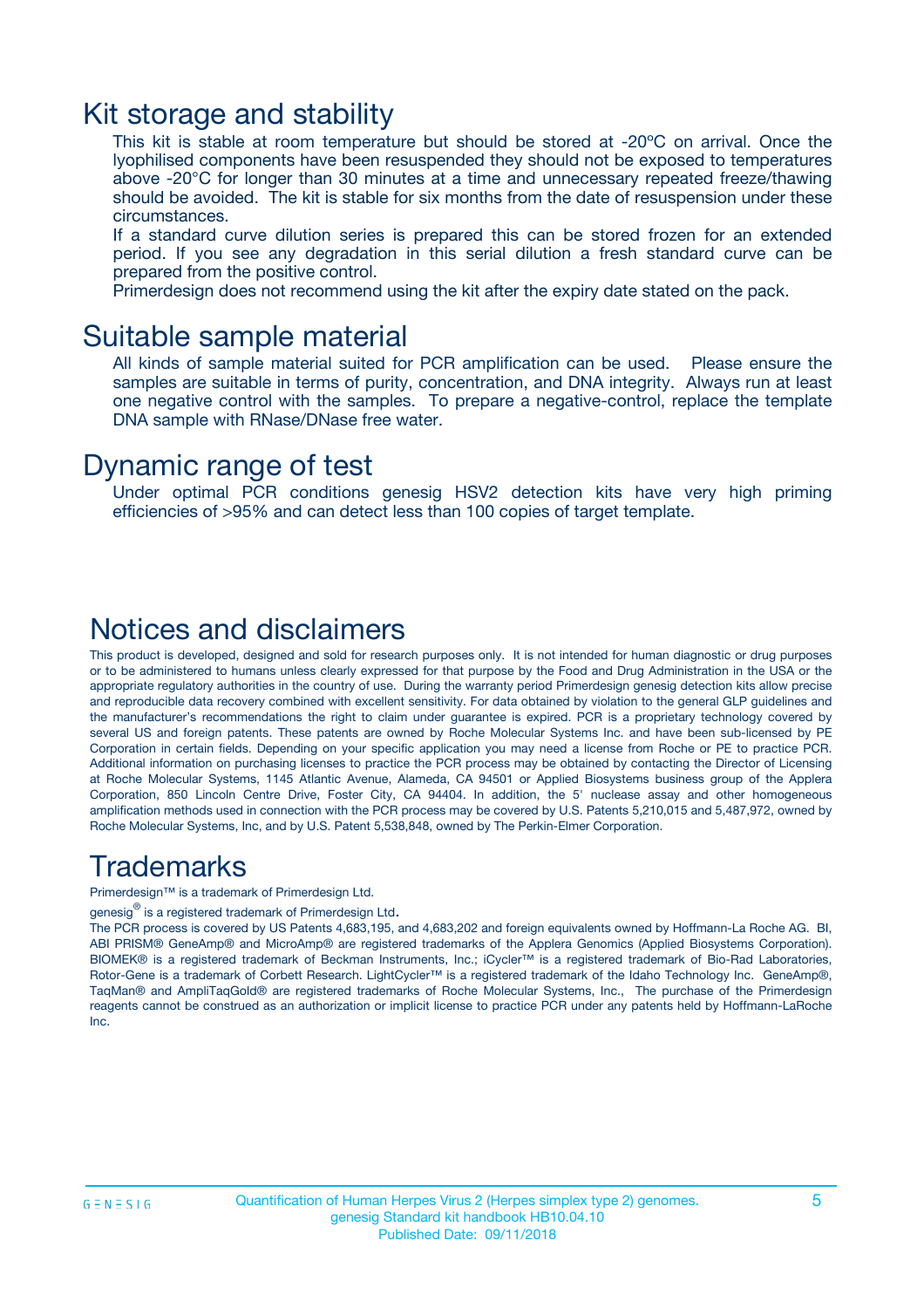## Principles of the test

#### **Real-time PCR**

A HSV2 specific primer and probe mix is provided and this can be detected through the FAM channel.

The primer and probe mix provided exploits the so-called TaqMan® principle. During PCR amplification, forward and reverse primers hybridize to the HSV2 DNA. A fluorogenic probe is included in the same reaction mixture which consists of a DNA probe labeled with a 5`-dye and a 3`-quencher. During PCR amplification, the probe is cleaved and the reporter dye and quencher are separated. The resulting increase in fluorescence can be detected on a range of qPCR platforms.

#### **Positive control**

For copy number determination and as a positive control for the PCR set up, the kit contains a positive control template. This can be used to generate a standard curve of HSV2 copy number / Cq value. Alternatively the positive control can be used at a single dilution where full quantitative analysis of the samples is not required. Each time the kit is used, at least one positive control reaction must be included in the run. A positive result indicates that the primers and probes for detecting the target HSV2 gene worked properly in that particular experimental scenario. If a negative result is obtained the test results are invalid and must be repeated. Care should be taken to ensure that the positive control does not contaminate any other kit component which would lead to false-positive results. This can be achieved by handling this component in a Post PCR environment. Care should also be taken to avoid cross-contamination of other samples when adding the positive control to the run. This can be avoided by sealing all other samples and negative controls before pipetting the positive control into the positive control well.

#### **Negative control**

To validate any positive findings a negative control reaction should be included every time the kit is used. For this reaction the RNase/DNase free water should be used instead of template. A negative result indicates that the reagents have not become contaminated while setting up the run.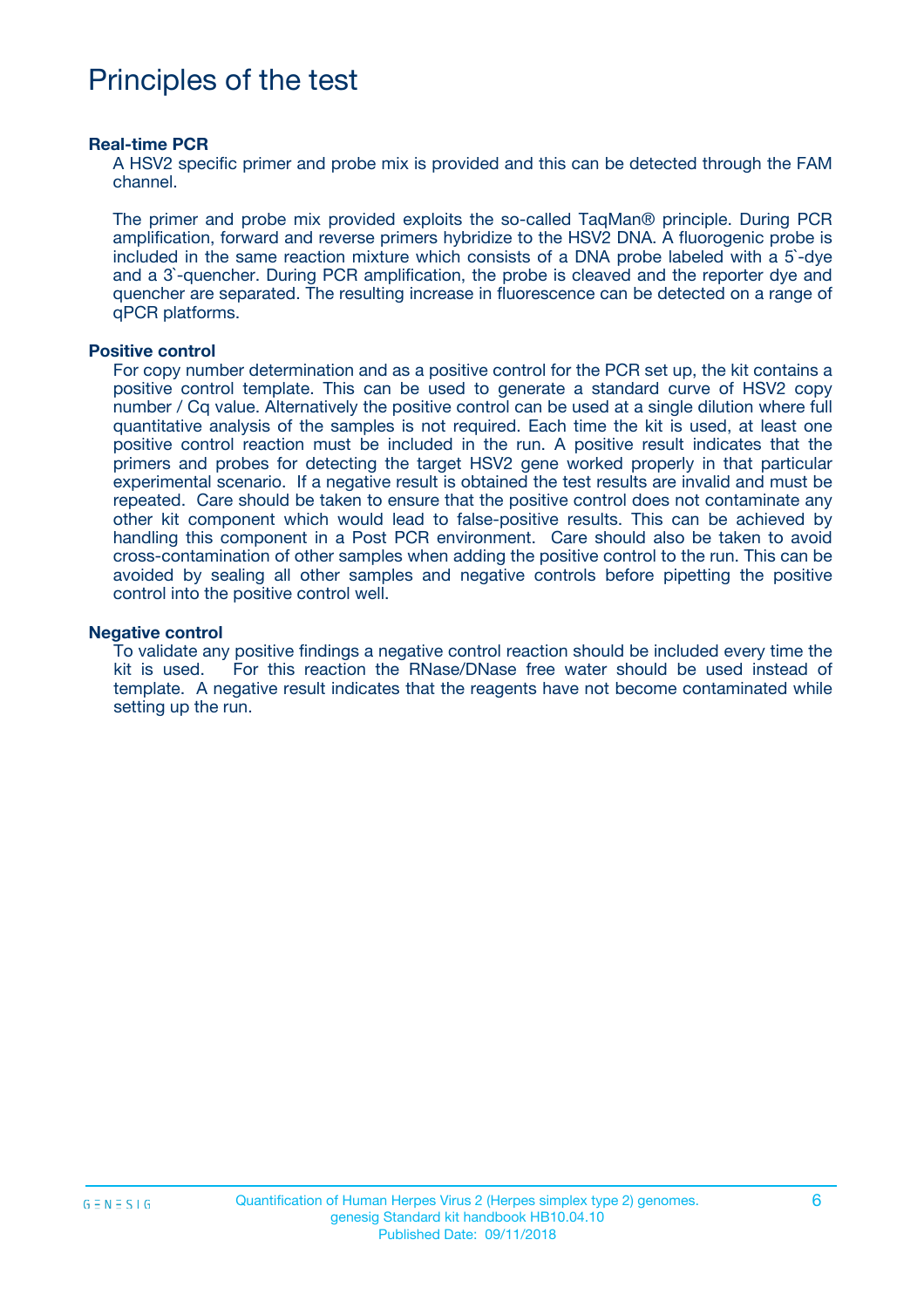### Resuspension protocol

To minimize the risk of contamination with foreign DNA, we recommend that all pipetting be performed in a PCR clean environment. Ideally this would be a designated PCR lab or PCR cabinet. Filter tips are recommended for all pipetting steps.

#### **1. Pulse-spin each tube in a centrifuge before opening.**

This will ensure lyophilised primer and probe mix is in the base of the tube and is not spilt upon opening the tube.

**2. Resuspend the kit components in the RNase/DNase free water supplied, according to the table below.**

To ensure complete resuspension, vortex each tube thoroughly.

| Component - resuspend in water | Volume    |
|--------------------------------|-----------|
| <b>Pre-PCR pack</b>            |           |
| HSV2 primer/probe mix (BROWN)  | $165 \mu$ |

### **3. Resuspend the positive control template in the template preparation buffer supplied, according to the table below:**

To ensure complete resuspension, vortex the tube thoroughly.

| Component - resuspend in template preparation buffer | lVolume' |
|------------------------------------------------------|----------|
| <b>Post-PCR heat-sealed foil</b>                     |          |
| HSV2 Positive Control Template (RED) *               | 500 µl   |

\* This component contains high copy number template and is a VERY significant contamination risk. It must be opened and handled in a separate laboratory environment, away from the other components.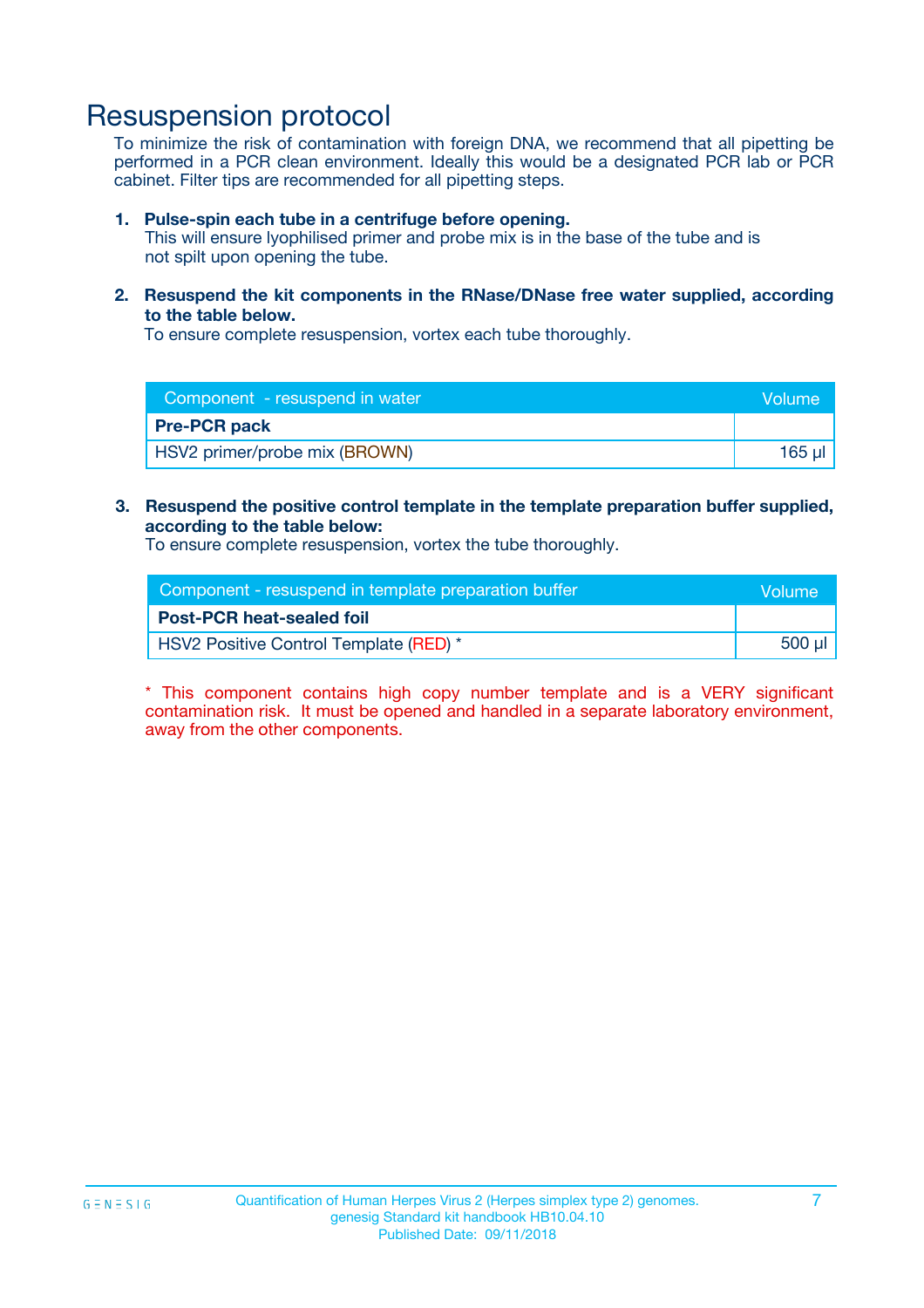# qPCR detection protocol

**1. For each DNA sample prepare a reaction mix according to the table below:** Include sufficient reactions for positive and negative controls.

| Component                                 | Volume          |
|-------------------------------------------|-----------------|
| oasig or PrecisionPLUS 2X qPCR Master Mix | 10 $\mu$        |
| HSV2 primer/probe mix (BROWN)             | 1 $\mu$         |
| <b>RNase/DNase free water (WHITE)</b>     | $4 \mu$         |
| <b>Final Volume</b>                       | 15 <sub>µ</sub> |

- **2. Pipette 15µl of this mix into each well according to your qPCR experimental plate set up.**
- **3. Prepare DNA templates for each of your samples.**
- **4. Pipette 5µl of DNA template into each well, according to your experimental plate set up.**

For negative control wells use 5µl of RNase/DNase free water. The final volume in each well is 20µl.

**5. If a standard curve is included for quantitative analysis, prepare a reaction mix according to the table below:**

| Component                                 | Volume     |
|-------------------------------------------|------------|
| oasig or PrecisionPLUS 2X qPCR Master Mix | $10 \mu$   |
| HSV2 primer/probe mix (BROWN)             | 1 µI       |
| <b>RNase/DNase free water (WHITE)</b>     | $4 \mu$    |
| <b>Final Volume</b>                       | $15$ $\mu$ |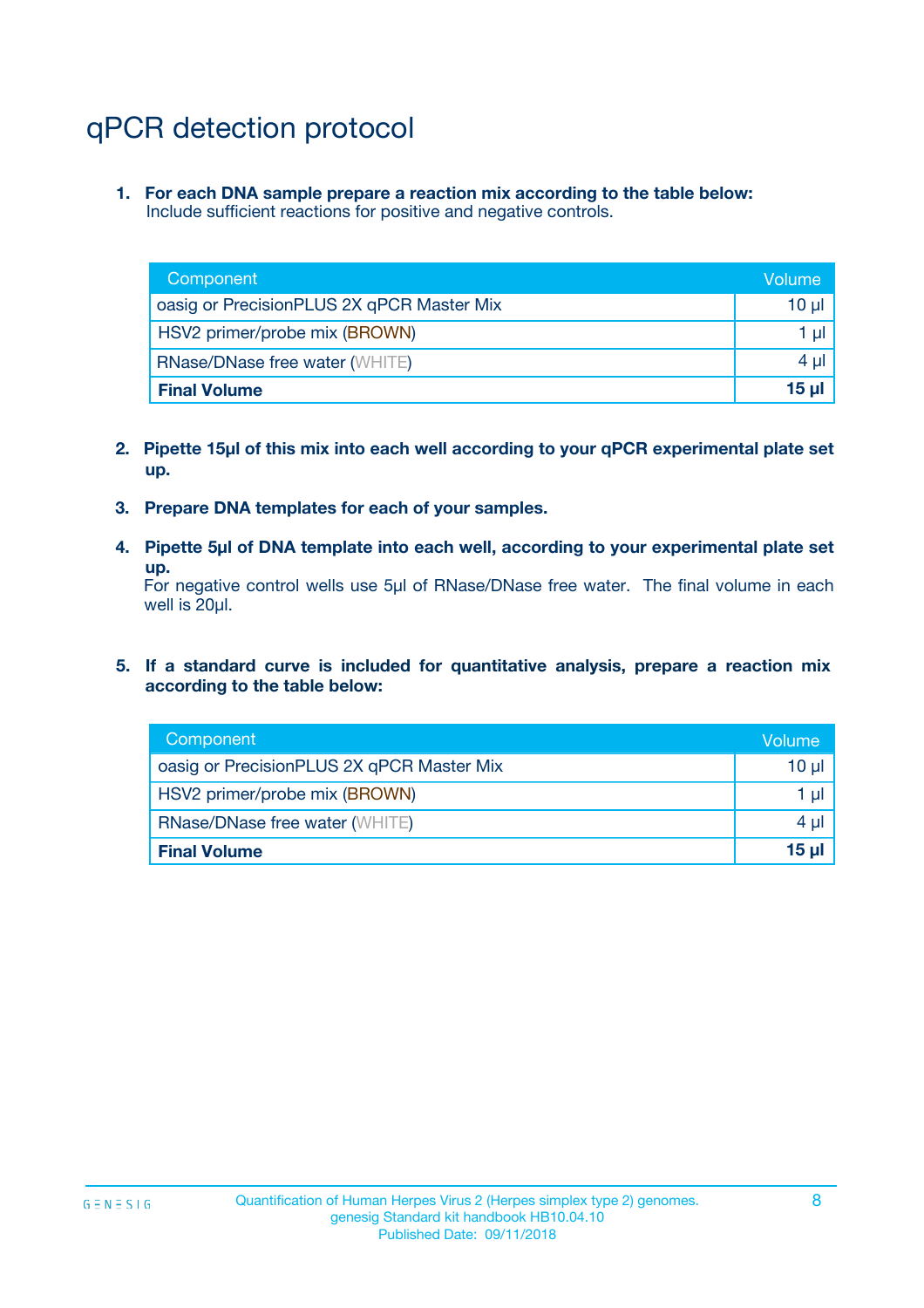### **6. Preparation of a standard curve dilution series.**

- 1) Pipette 90µl of template preparation buffer into 5 tubes and label 2-6
- 2) Pipette 10µl of Positive Control Template (RED) into tube 2
- 3) Vortex thoroughly
- 4) Change pipette tip and pipette 10µl from tube 2 into tube 3
- 5) Vortex thoroughly

Repeat steps 4 and 5 to complete the dilution series

| <b>Standard Curve</b>         | <b>Copy Number</b>     |
|-------------------------------|------------------------|
| Tube 1 Positive control (RED) | $2 \times 10^5$ per µl |
| Tube 2                        | $2 \times 10^4$ per µl |
| Tube 3                        | $2 \times 10^3$ per µl |
| Tube 4                        | $2 \times 10^2$ per µl |
| Tube 5                        | 20 per µl              |
| Tube 6                        | $2$ per $\mu$          |

7. Pipette 5µl of standard template into each well for the standard curve according to your experimental plate set up.

The final volume in each well is 20µl.

# qPCR amplification protocol

Amplification conditions using oasig or PrecisionPLUS2X qPCR Master Mix.

|             | <b>Step</b>       | <b>Time</b>     | Temp    |
|-------------|-------------------|-----------------|---------|
|             | Enzyme activation | 2 min           | 95 °C   |
| Cycling x50 | Denaturation      | 10 <sub>s</sub> | 95 $°C$ |
|             | DATA COLLECTION * | 60 s            | 60 °C   |

\* Fluorogenic data should be collected during this step through the FAM channel